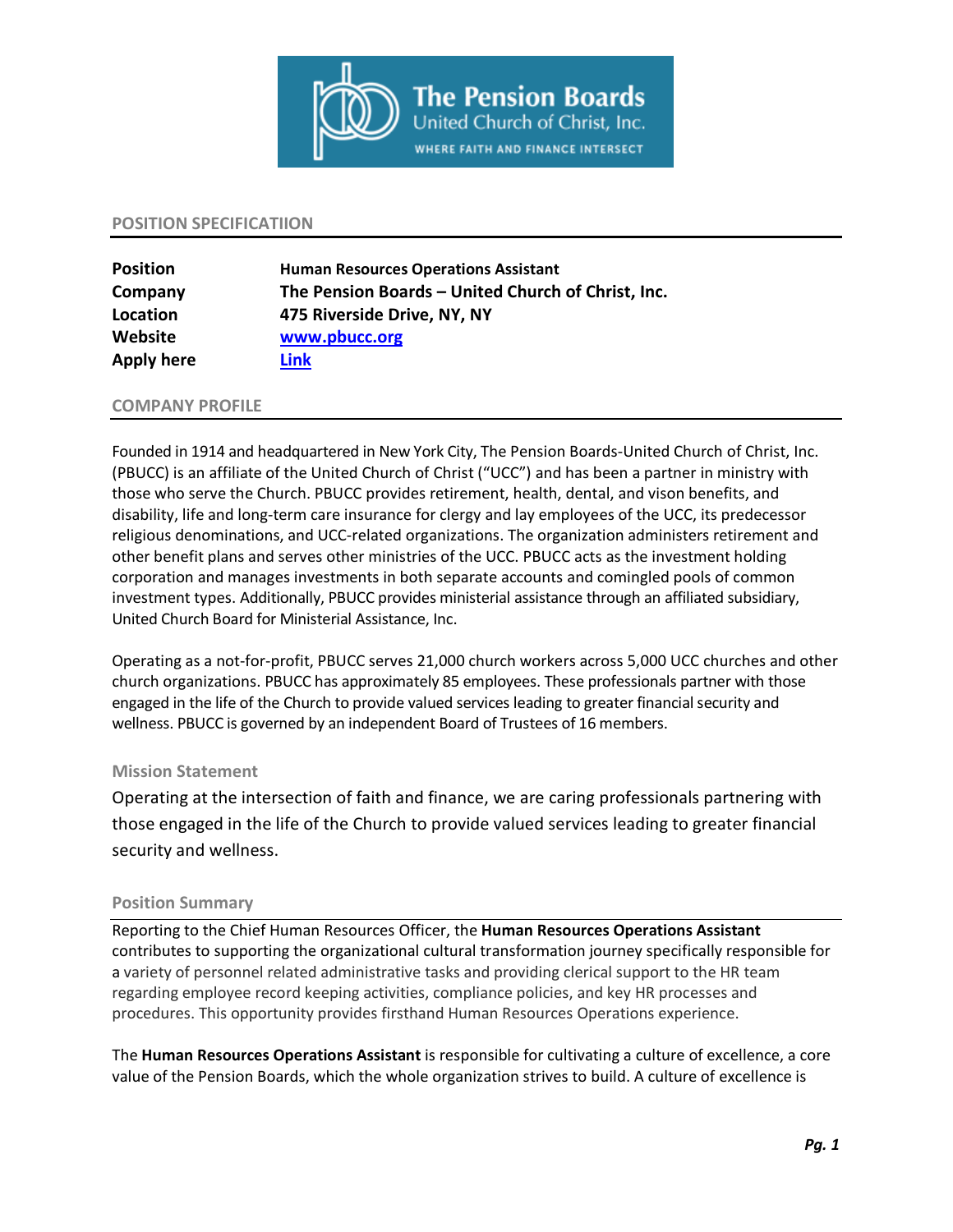

present when individuals model and maintain a positive attitude and consistently exceed expectations in interactions with all colleagues.

This is an excellent opportunity for a highly skilled and motivated **college student who is studying Human Resources** and is pursuing a career in HR or People Operations.

### **What you'll do:**

- Be part of a team that will implement a new employee record keeping and filing system
- Support the HR team on administrative duties
- Work on a diversity, equity and inclusion report, analyzing data and trends within the organization's talent processes
- Support the new employee on-boarding process by ensuring files are all complete meet compliance guidelines
- Highly meticulous and able to use sound judgment and maintain a high level of confidentiality and sensitivity
- Eagerness to work independently as well as part of a dynamic HR team of professionals with flexibility and willingness to learn and take initiative on variety of tasks and projects
- Work with Senior Specialist to build and modify electronic tools and forms, project plans, spreadsheets, PowerPoint presentations, timelines, and other reports as necessary
- Support Senior Specialist on creating employee engagement surveys, polls, and other engagement tools.
- Support HR project plans
- Participate in HR departmental meetings and trainings
- Engage in career conversations with your colleagues

## **What you'll need:**

- Pursuing a bachelor's degree in Human Resources, Business, Communications or Hospitality preferred
- Some knowledge of HR systems, policies, and processes helpful; willingness to learn
- Ability to thrive in a fast-paced, while being agile, and demonstrating an ability to problem solve
- Tech savvy able to learn databases, reporting functionalities, with a strong interest in technology/systems related projects
- Proficiency in Microsoft Office Suite: Word, Excel, PowerPoint, Social Media tools
- Ability to build and modify electronic tools and forms, project plans, spreadsheets, PowerPoint presentations, timelines, and other reports as necessary
- Familiarity with Survey instruments and platforms; can prepare polls and surveys
- Working knowledge of Zoom, Microsoft Teams, Go-To Meeting or other video conference systems
- Approachable style: ability to connect with employees and establish rapport
- Proven ability to work with confidential information while exercising sound judgment and decision making
- Strong organizational skills and willingness to contribute to projects, pay attention to details, set priorities, and meet deadlines as assigned
- Ability to adapt and problem solve during rapidly changing expectations and events